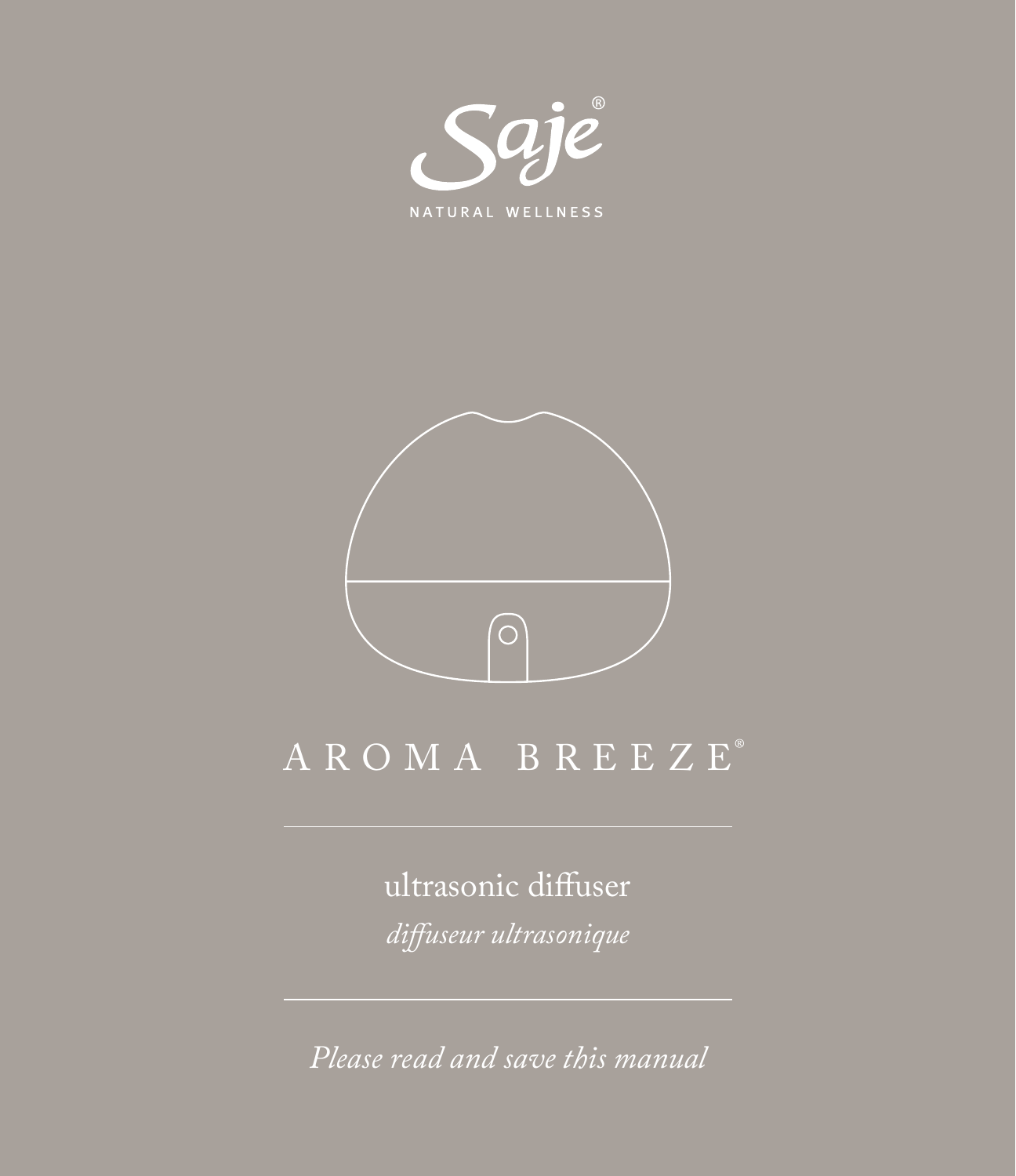Saje NATURAL WELLNESS

#### AROMA BREEZE®

ultrasonic diffuser

*diffuseur ultrasonique*



*Infuse your air with the vitality of nature*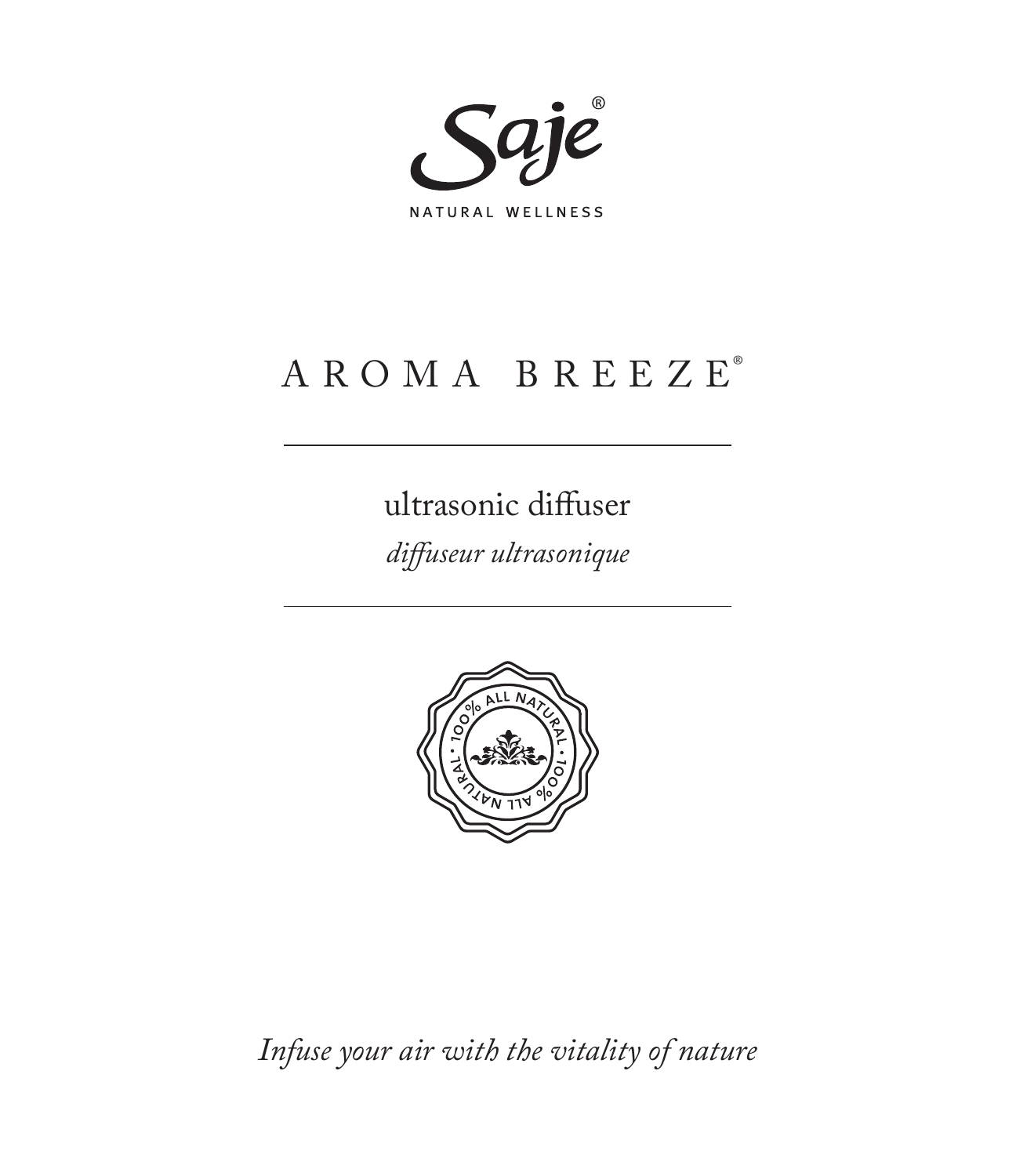# **table of contents**

| Benefits of Diffusing            | 1              |
|----------------------------------|----------------|
| Recommended Saje Diffuser Blends | 2              |
| <b>Product Features</b>          | 3              |
| Specifications                   | $\overline{4}$ |
| Diagram of Parts                 | 5              |
| Operating Instructions           | $6 - 7$        |
| Care & Maintenance               | $8 - 9$        |
| Cautions                         | $10 - 11$      |
| FCC & IC statements              | $12 - 13$      |
| FAOs                             | $14 - 15$      |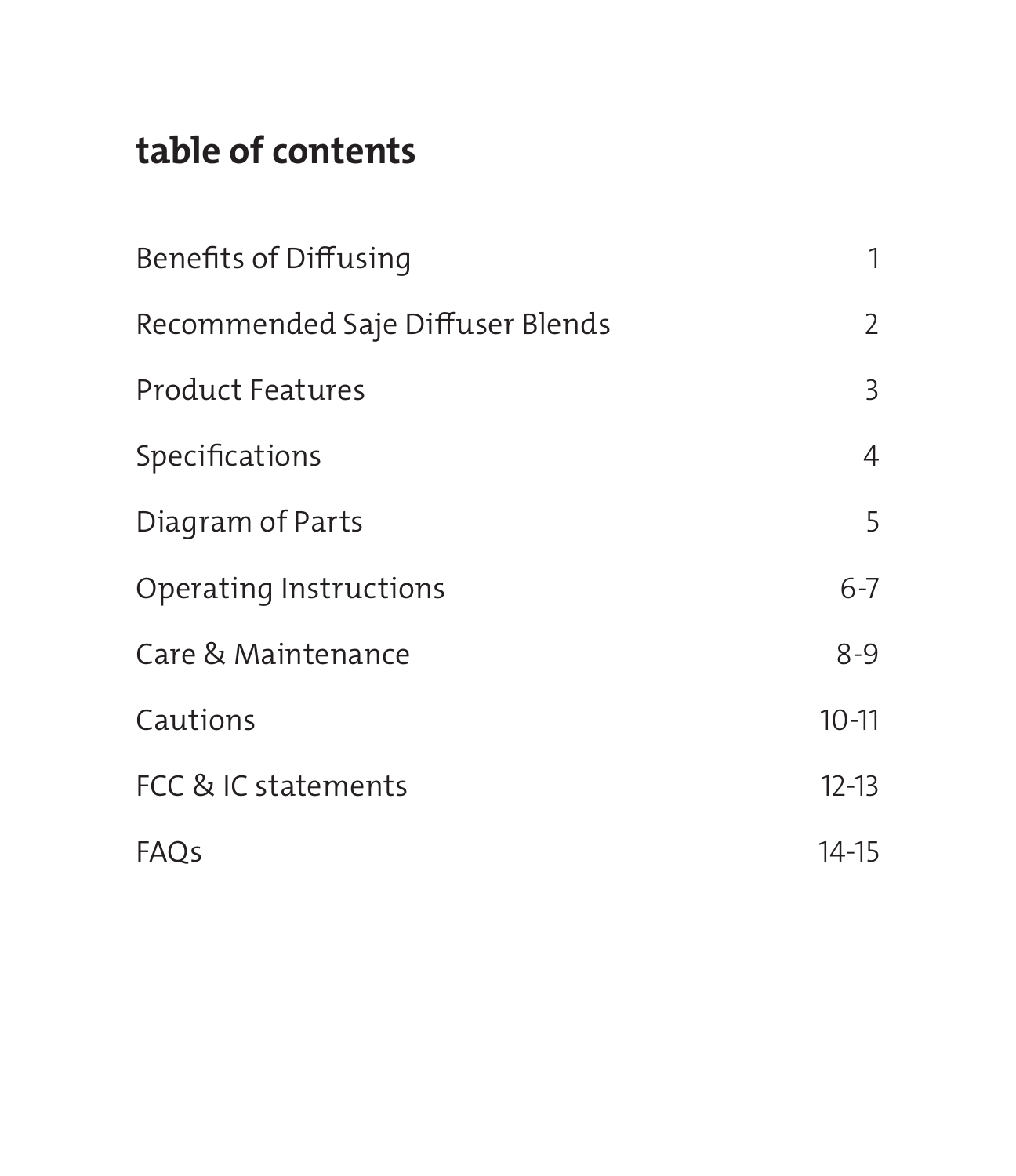## **benefits of diffusing**

Diffusing is an easy, heat-free way to enjoy Saje's 100% natural diffuser blends.

This ultrasonic technology, combined with water and a diffuser blend, produces negative ions and aromas that elevate your well-being.

When used with your favorite Saje diffuser blend, the ultrasonic diffuser's refreshing cool mist brings nature's goodness into your space, supporting balance and harmony.

Transform your surroundings with revitalizing air that's reminiscent of fresh mist off a waterfall. Add the Saje diffuser blend of your choice and enjoy fresh, inviting aromas any time.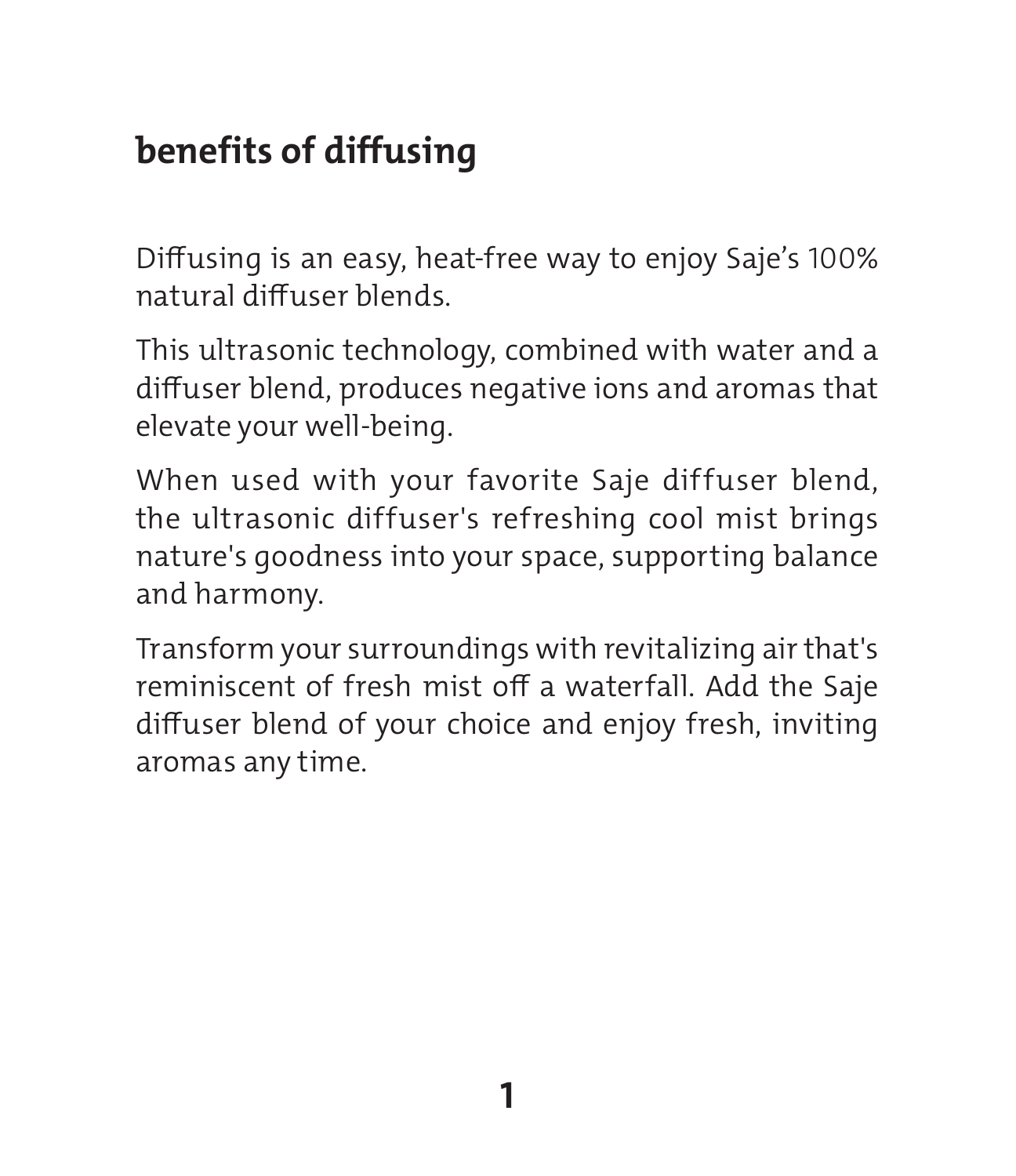# **recommended saje diffuser blends:**

soothing & relaxing diffuser blends:

• Unwind | Tranquility | Stress Release

refreshing diffuser blends:

• Refresh | Exhale | Rain Forest

tranquil diffuser blends:

• Spa Spirit | Mountain High | After the Rain

revitalizing & energizing diffuser blends:

• Brainstorm | Energy

use only saje diffuser blends; using other oils may result in malfunction.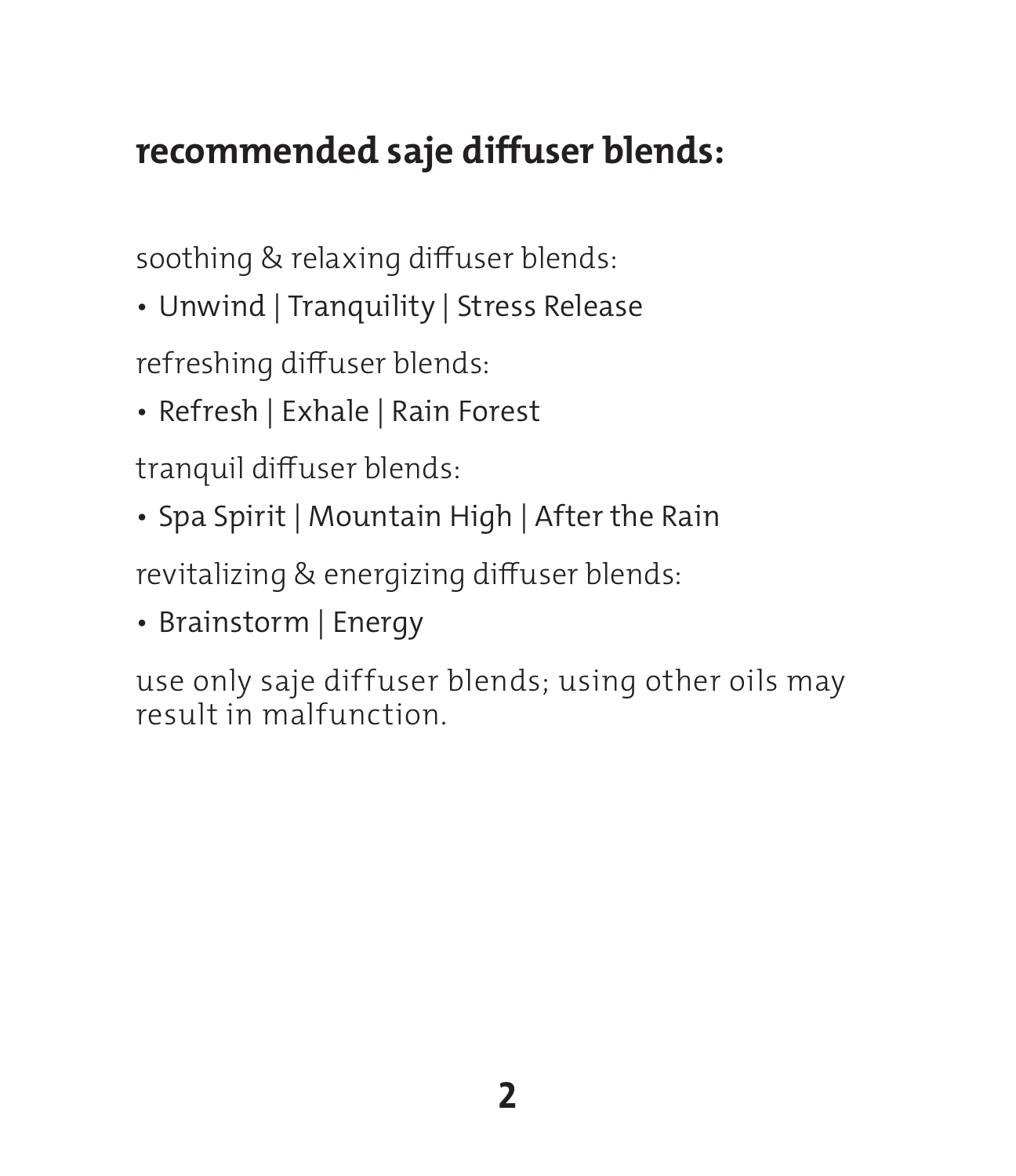#### **product features**

- Uses an ultrasonic, heat-free system to disperse essential oil molecules into the air.
- May also be used as a humidifier.
- Digitally programmed to stop automatically.
- Energy efficient, whisper-quiet operation and auto shut-off.
- Continuous mist with light on or off.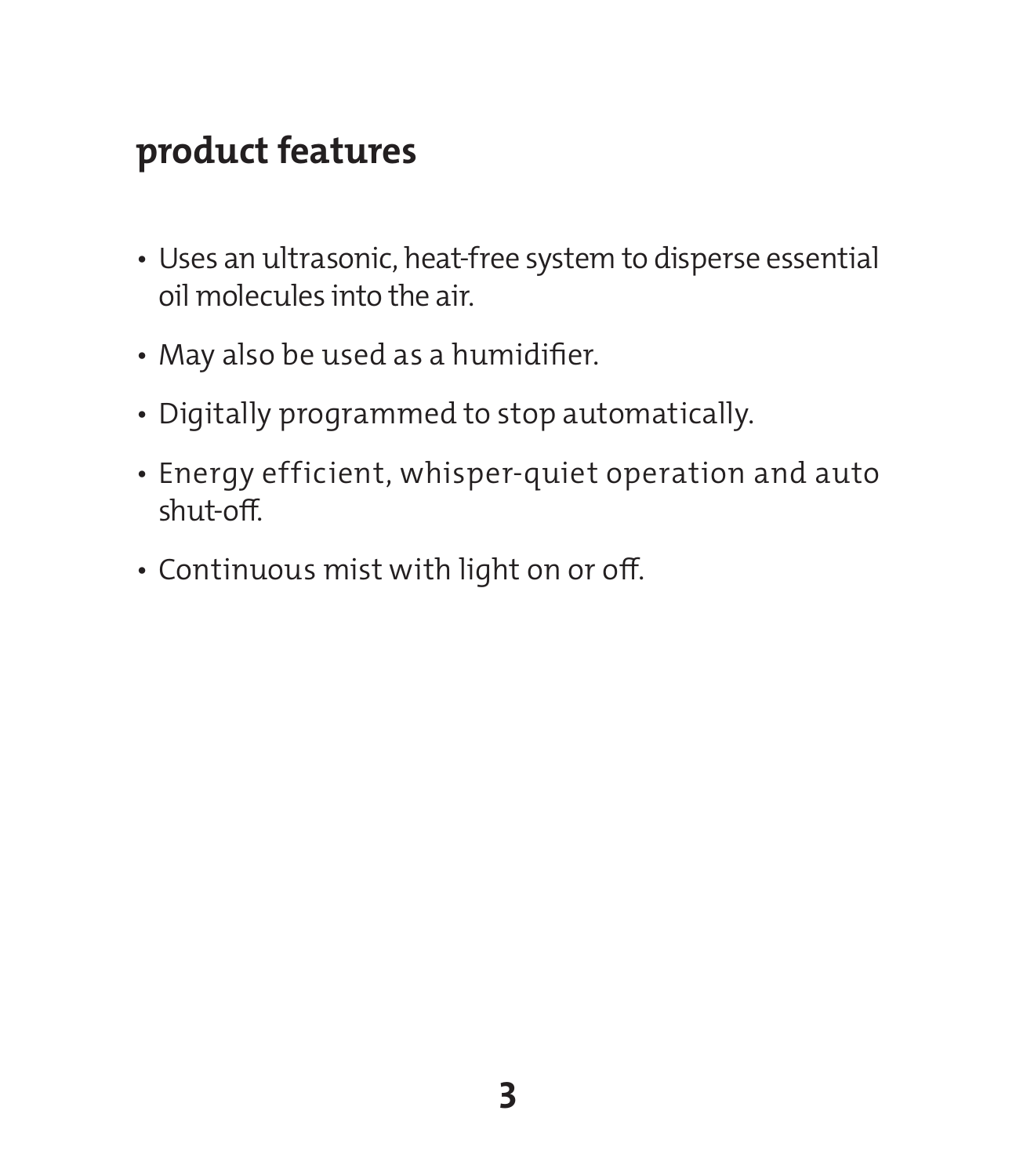# **specifications**

| <b>Product Name</b>    | Aroma Breeze                                                 |
|------------------------|--------------------------------------------------------------|
| Input Voltage          | AC100-240V                                                   |
| Output Voltage         | DC <sub>24</sub> V                                           |
| Rating Power           | $10W$ max.                                                   |
| Water Tank<br>Capacity | 6 fl oz (180 ml)                                             |
| Misting Duration       | approx. 9-12 hours continuous                                |
| Mist Output            | approx. $0.5 f$ oz $+/-0.17 f$ oz<br>(15 ml +/-5mL) per hour |
| Settings               | continuous mist with light on or off                         |
| Light Options          | LED light; blue color only                                   |
| Coverage Area          | approx. 100-300 sq ft                                        |
| <b>Dimensions</b>      | approx. (D) $7" \times (H) 6"$ or<br>(D) 180 mm x (H) 149 mm |
| Net Weight             | approx. 11 oz (320 g)                                        |
| Main Materials         | cover: PBT-S; water tank: PP                                 |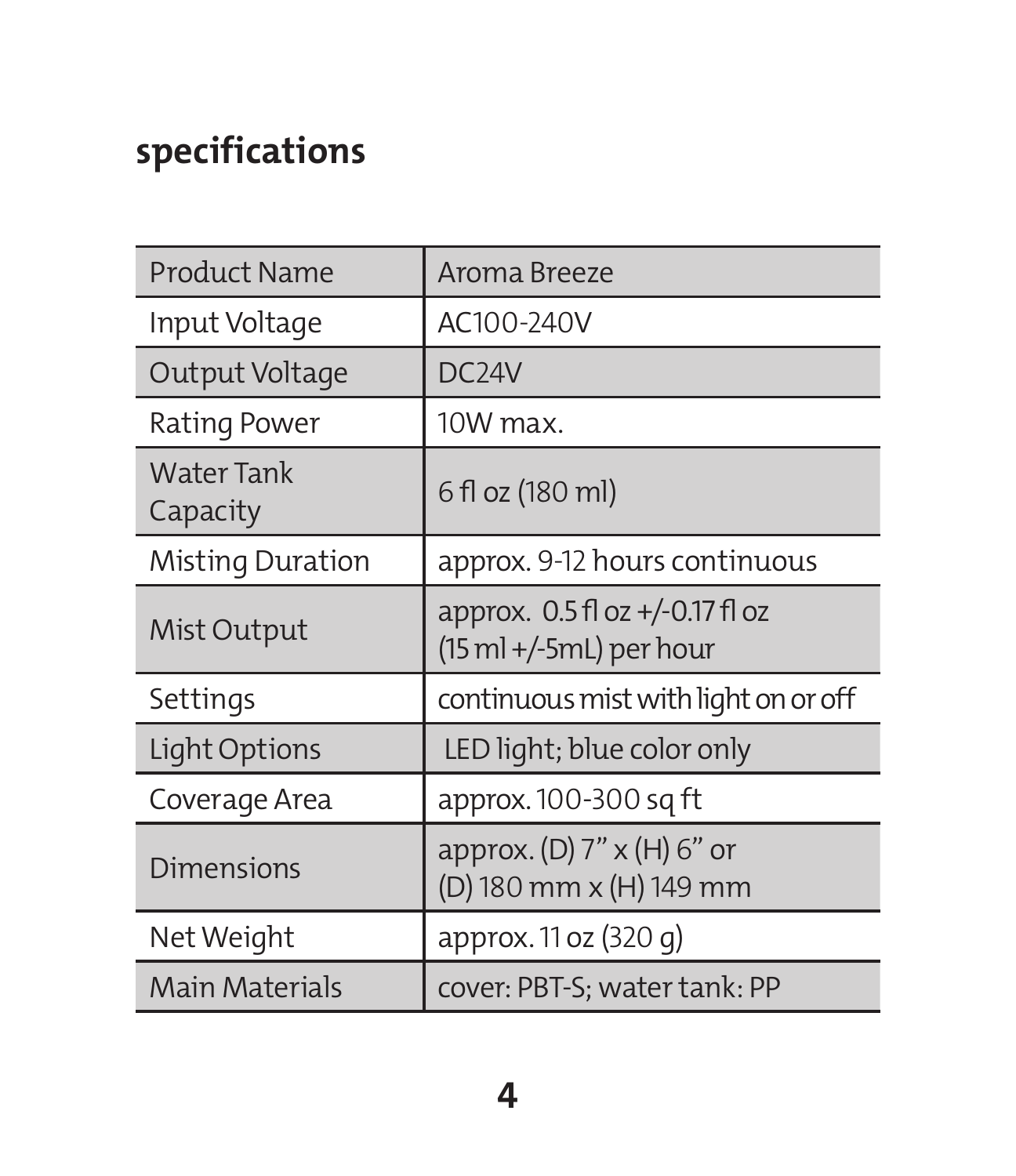# **diagram of parts**

- a. Cover
- b. Base
- c. Maximum Water Level Line
- d. Air Outlet
- e. Water Tank
- f. Ceramic Disc
- g. Mist Outlet
- h. On/Off Button
- i. LED Light
- j. DC Power Jack
- k. Power Adapter
- l. Measuring Cup

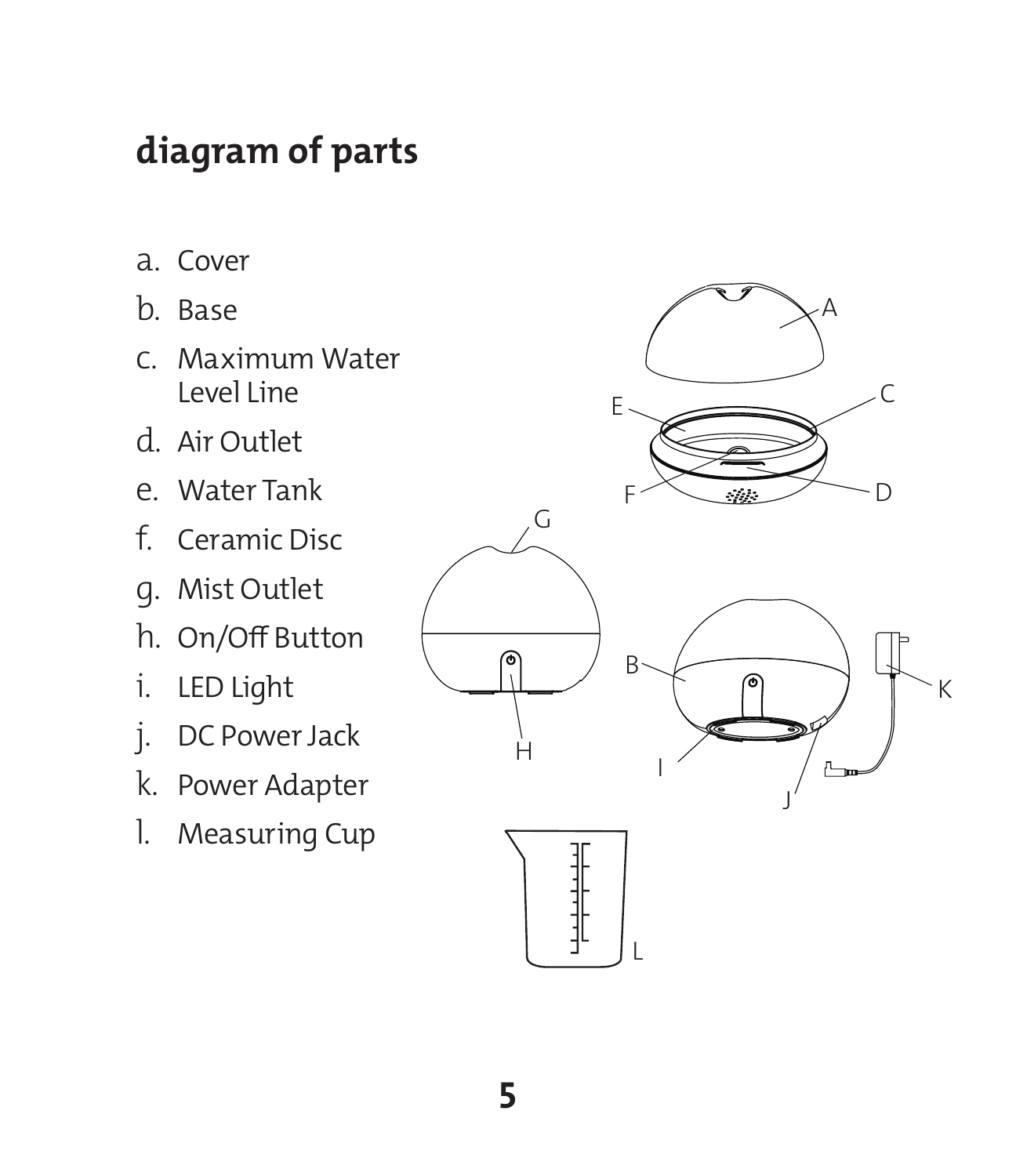# **operating instructions**



1. Remove the cover from the base to expose water tank.



3. Add 10-15 drops (depending on preference) of your favorite Saje diffuser blend to the water.



max. water level line

2. Using the measuring cup provided, fill water tank with room temperature tap water to no higher than max. water level line (6 fl oz/180 ml).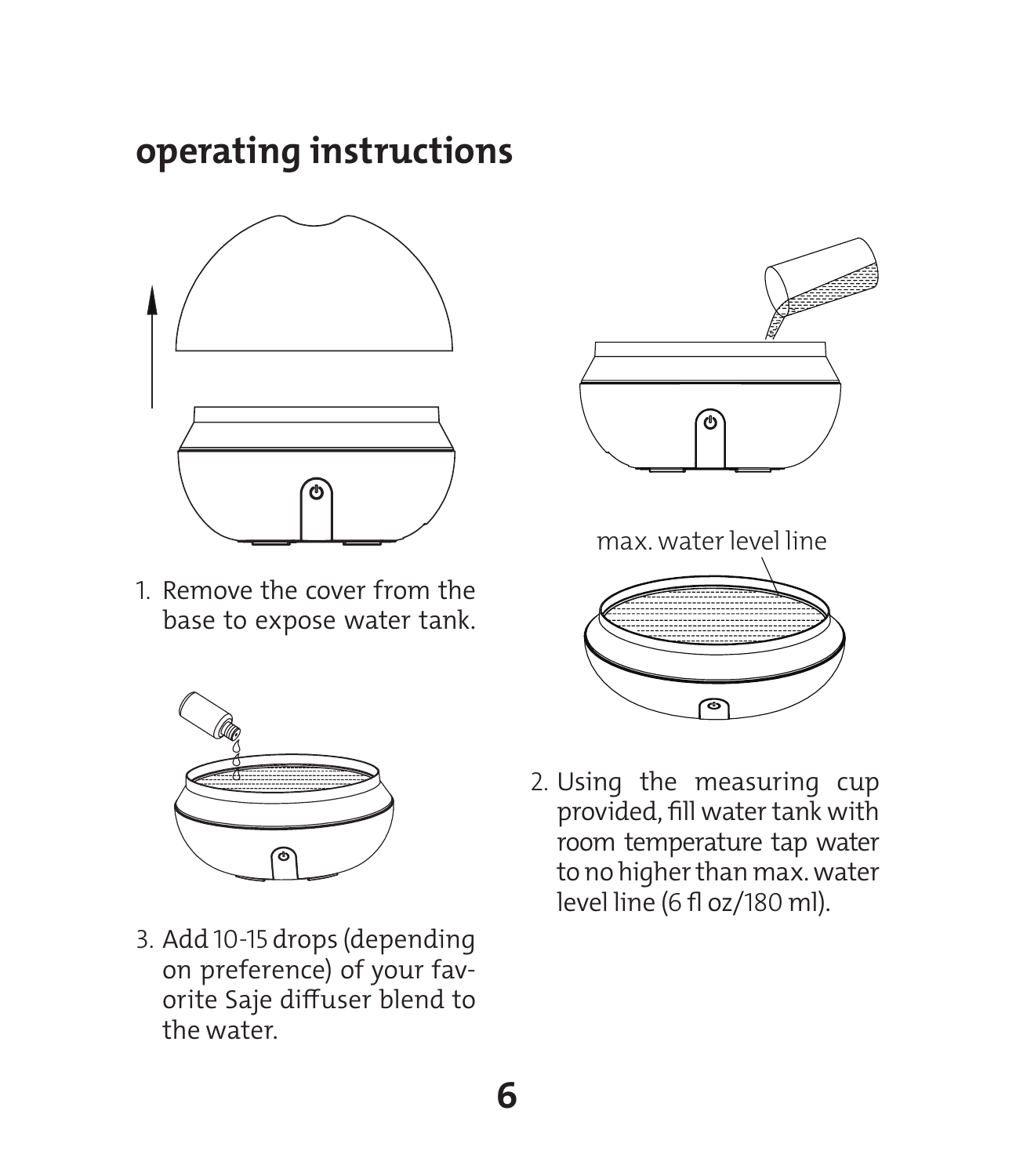



- 5. Connect power adapter to DC power jack on bottom side of unit.
- 4. Replace the cover and ensure that it fits properly onto the base.
- 6. Plug the power adapter into the electrical outlet and press the  $(')$ button.
- 7. Press  $\langle \rangle$  button once for mist and LED light; press  $\langle \rangle$  button a second time for mist only (No LED light). Press a third time to turn off.
- 8. Unit will turn off automatically when water in water tank reaches minimum water level (approx. 0-3 tsp/0-15 ml).
- 9. Use only Saje diffuser blends; using other oils may result in malfunction.

please note: run times and amount of water left in the tank after auto shut-off will vary due to climate, environment and other factors.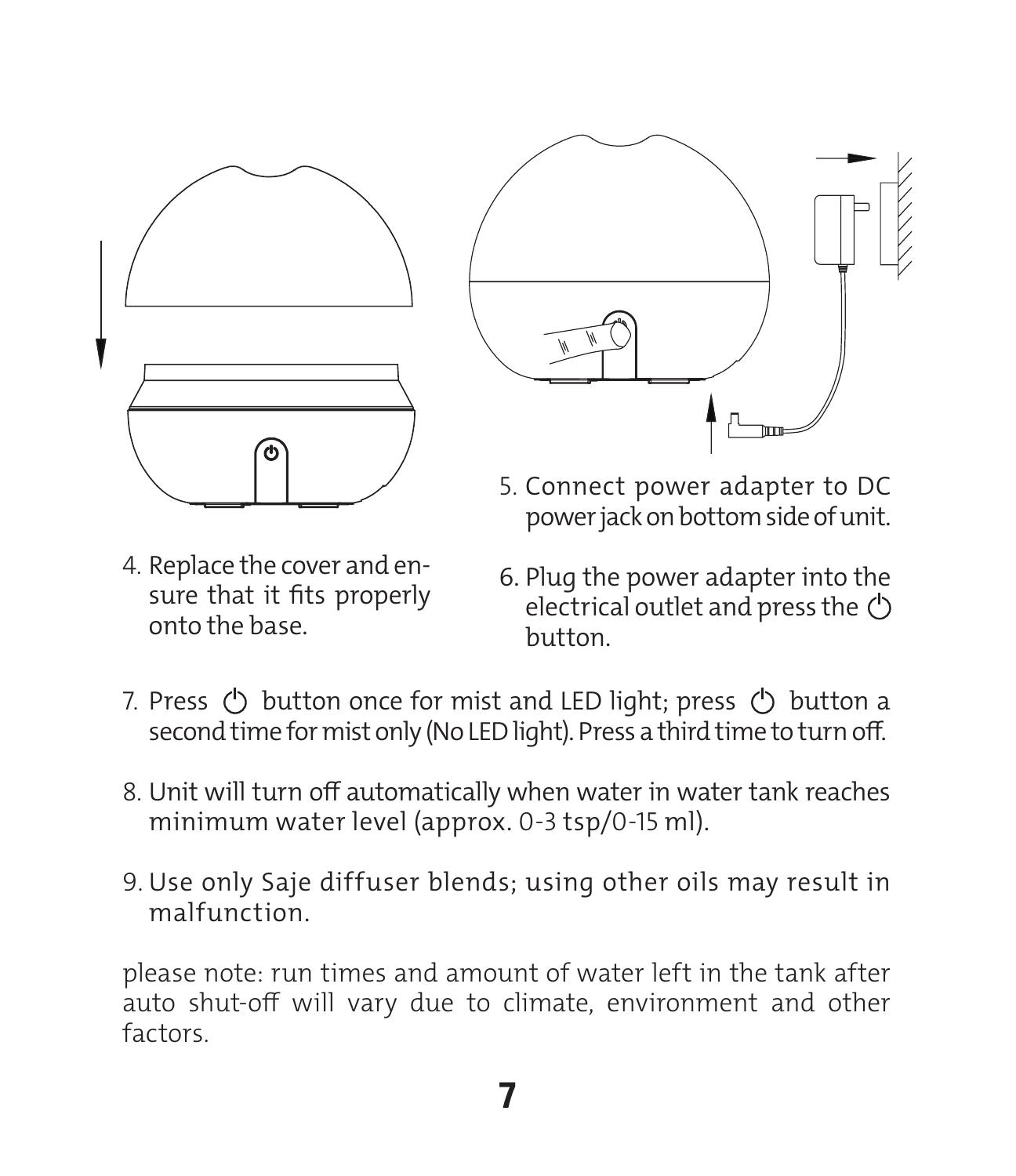#### **care & maintenance**

- Turn off unit and unplug from the power adapter prior to cleaning.
- Remove cover and empty water from the water tank, carefully avoiding the air outlet side.
- If required, use a clean, soft, damp cloth to wipe down exterior of unit.
- Frequency of necessary cleaning is dependent upon usage and types of diffuser blends used (ie. how thick the essential oils are in the diffuser blend).
- To clean inside water tank, pour a few drops of rubbing alcohol or Saje Multi Clean All Purpose Cleaner into tank and wipe with a clean, soft cloth. Do not use vinegar or dish soap.
- To clean ceramic disc at bottom of water tank, dispense a few drops of rubbing alcohol onto a clean cotton swab and wipe clean.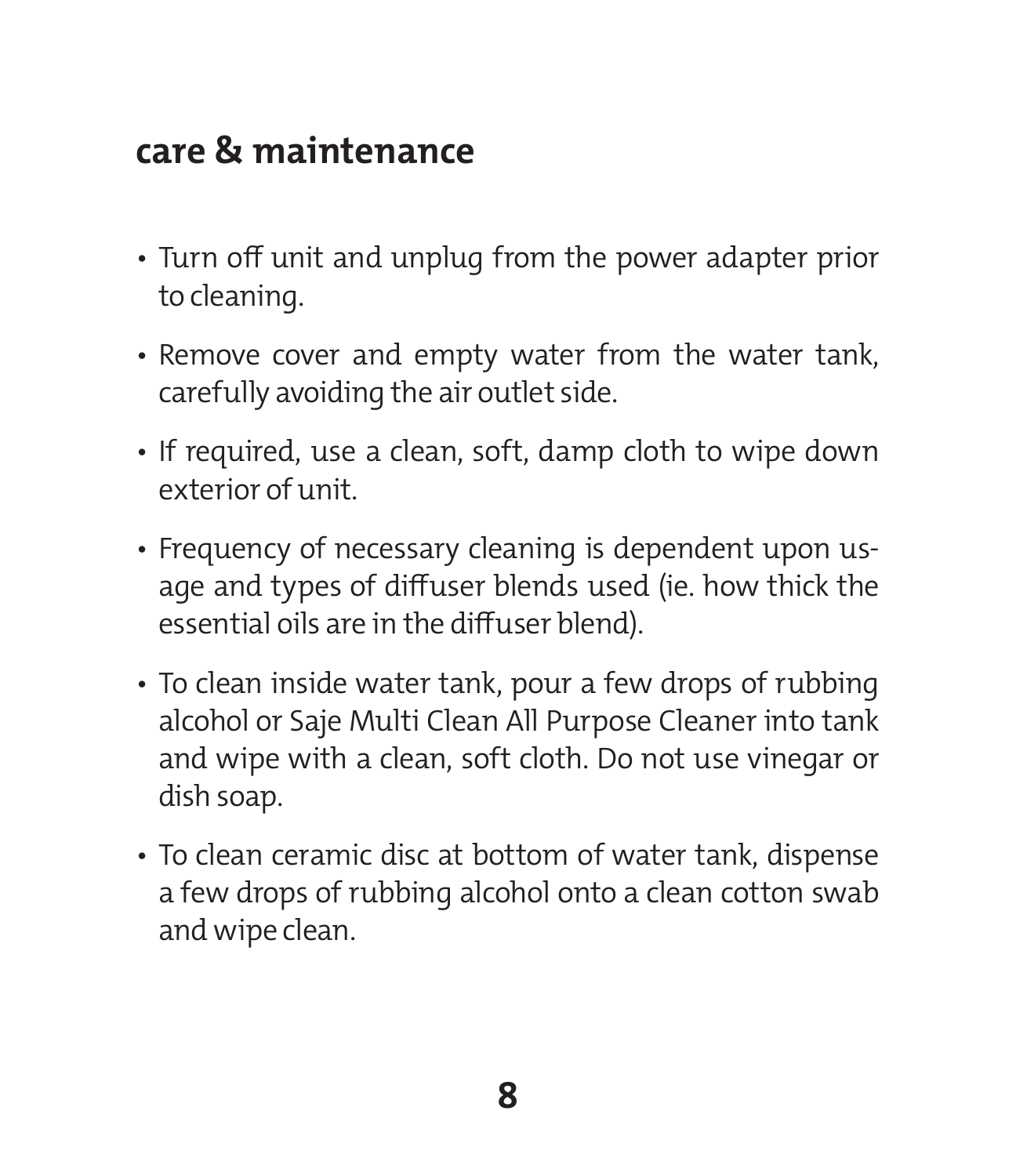- The top of the ceramic disc should be gently wiped of mineral deposits and other debris for optimal misting. Never use any sharp objects to clean the ceramic disc as this will damage the disc permanently.
- For optimum results, clean the water tank before changing diffuser blends.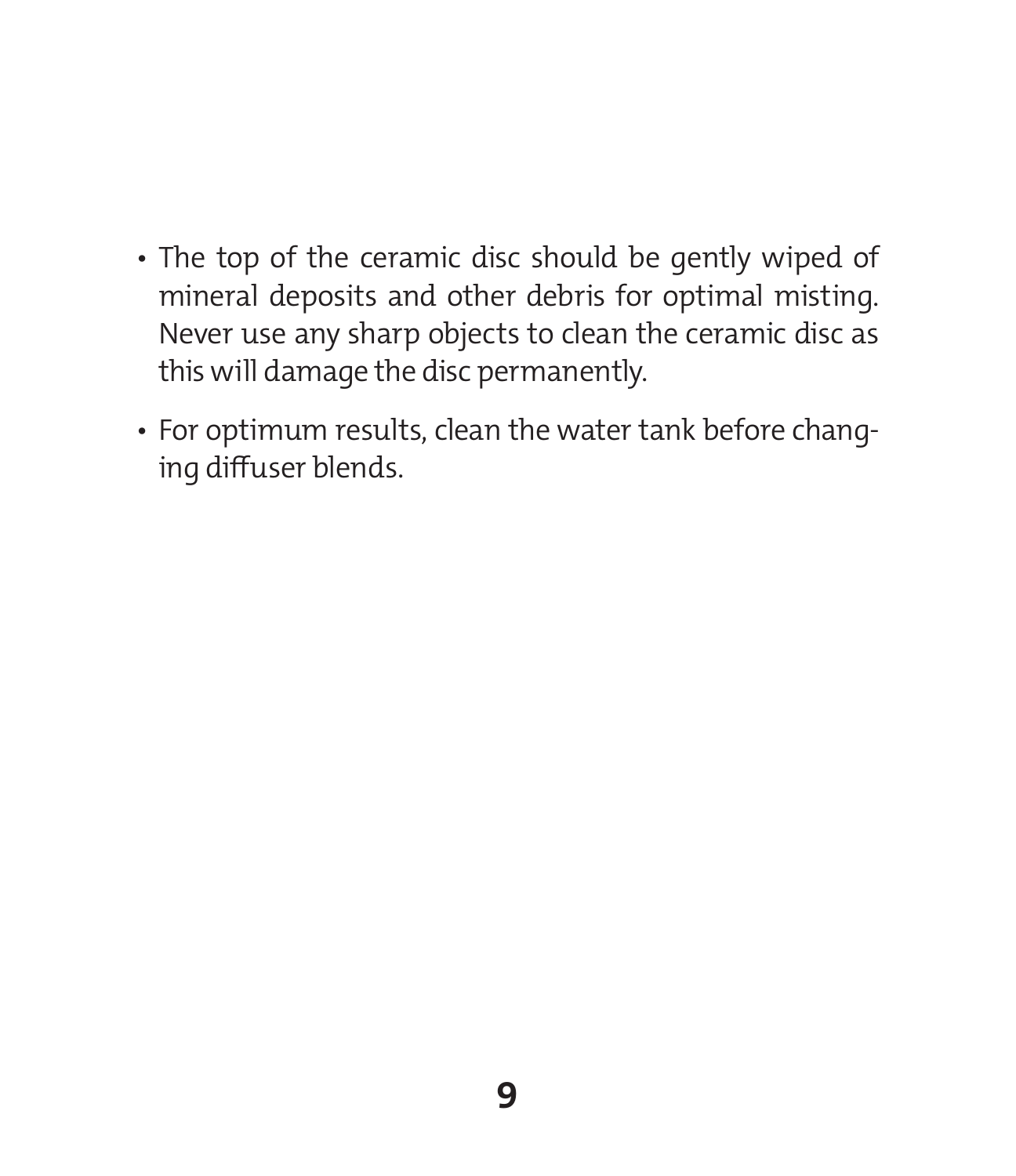# **cautions**

- Only use the power adapter supplied. Never operate the unit if the power adapter or any part of the unit is damaged or broken.
- To reduce the risk of electric shock, do not attempt to service the device in any way other than as described in the "Care & Maintenance" section of this manual. Do not plug the unit into the wall socket with wet hands.
- Do not attempt to empty, refill, move or clean unit while in use or plugged in. When moving the device, hold securely by the base. Always place the unit on a stable, level surface.
- If the unit is knocked over while in operation, water could leak into the internal mechanism of the unit; if this occurs, unplug from power, empty water and let unit dry out in well-ventilated area for at least 3 days.
- Do not touch the highly sensitive ceramic disc with bare fingers when the ultrasonic diffuser is in use or plugged in. To prevent clogging or damaging the ceramic disc when operating, use clean tap water at room temperature.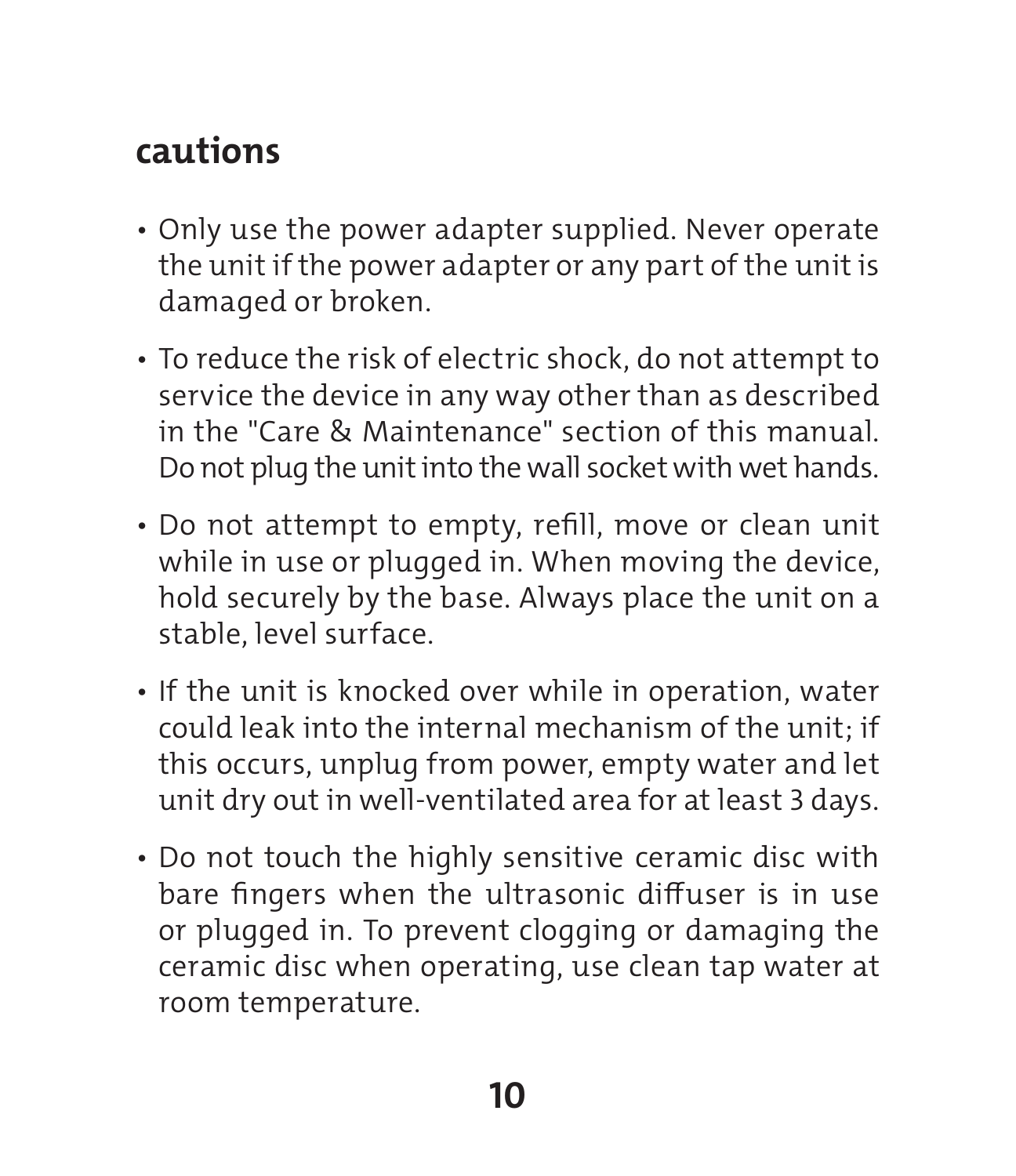- Do not fill water tank directly from tap as water could spill into the internal mechanism and cause damage. Fill only to the water level line and do not overfill or immerse the unit in water. Do not pour water or other liquid into the air outlet.
- After each use, remove any liquid left in the water tank.
- Ensure that the power adapter is not covered or blocked when plugged in; it must be able to dissipate the heat properly.
- Use only Saje diffuser blends in device: other oils may contain fragrances, base oils or synthetics that could result in malfunction. Some single note essential oils are also too thick or heavy for use in the ultrasonic diffuser. See FAQs for more information.
- In case of smoke, unusual aromas, noises or other malfunctions, unplug the unit immediately and discontinue use. Further use may result in fire or electric shock.
- Always keep unit out of reach of small children and pets.
- Do not disassemble or attempt to repair the disc or unit; in the event of a problem, please contact 1-877-ASK-SAJE.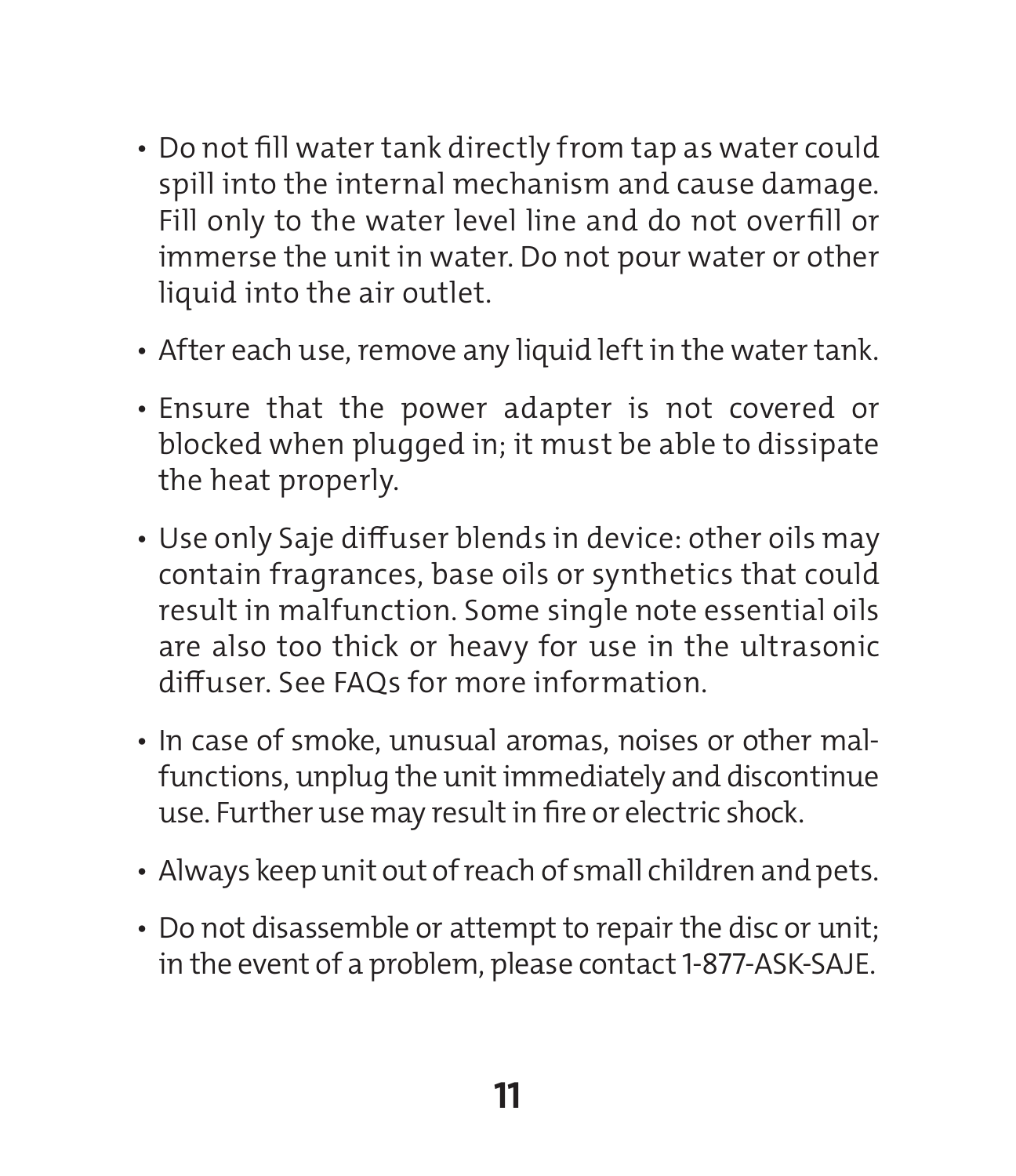## **fcc & ic statements**

This device complies with Part 15 of the FCC rules. Operation is subject to the following two conditions:

- 1. This device may not cause harmful interference, and
- 2. This device must accept any interference received, including interference that may cause undesired operation.

This equipment has been tested and found to comply with the limits for a Class B digital device, pursuant to part 15 of the FCC Rules. These limits are designed to provide reasonable protection against harmful interference in a residential installation. This equipment generates, uses and can radiate radio frequency energy and, if not installed and used in accordance with the instructions, may cause harmful interference to radio communications. However, there is no guarantee that interference will not occur in a particular installation. If this equipment does cause harmful interference to radio or television reception, which can be determined by turning the equipment off and on, the user is encouraged to try to correct the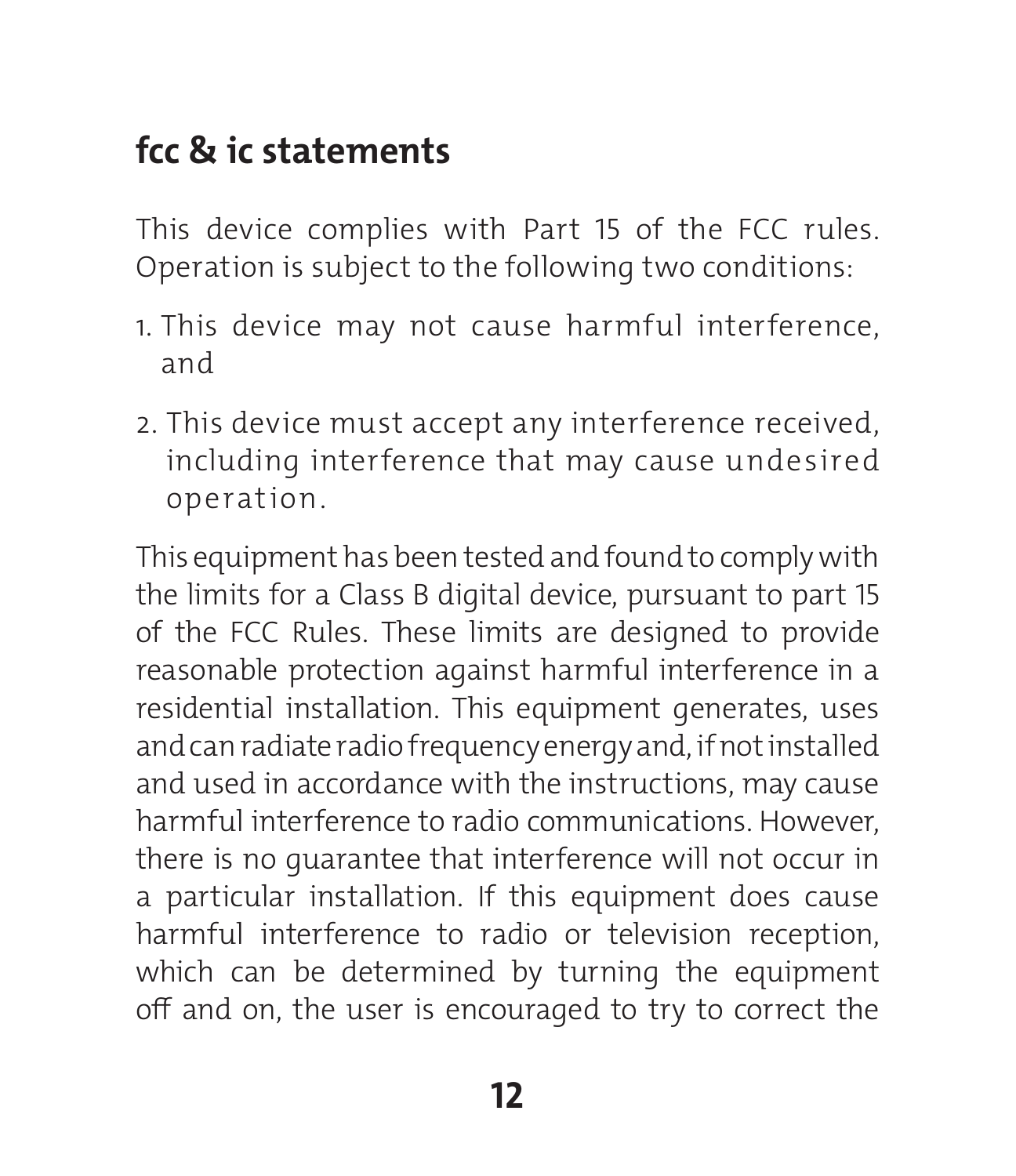interference by one or more of the following measures:

- Reorient or relocate the receiving antenna.
- Increase the separation between the equipment and receiver.
- Connect the equipment into an outlet on a circuit different from that to which the receiver is connected.
- Consult the dealer or an experienced radio/TV technician for help.

Changes or modifications not expressly approved by Saje Natural Wellness Canada could void the user's authority to operate this equipment.

This device complies with Part 18 of the FCC Rules and ICES 001.

Although this product is tested and complies with FCC, it may interfere with other devices. If this product is found to interfere with another device, separate the other device and this product. Conduct only the user maintenance found in this instruction manual. Other maintenance and servicing may cause harmful interference and can void the required FCC compliance.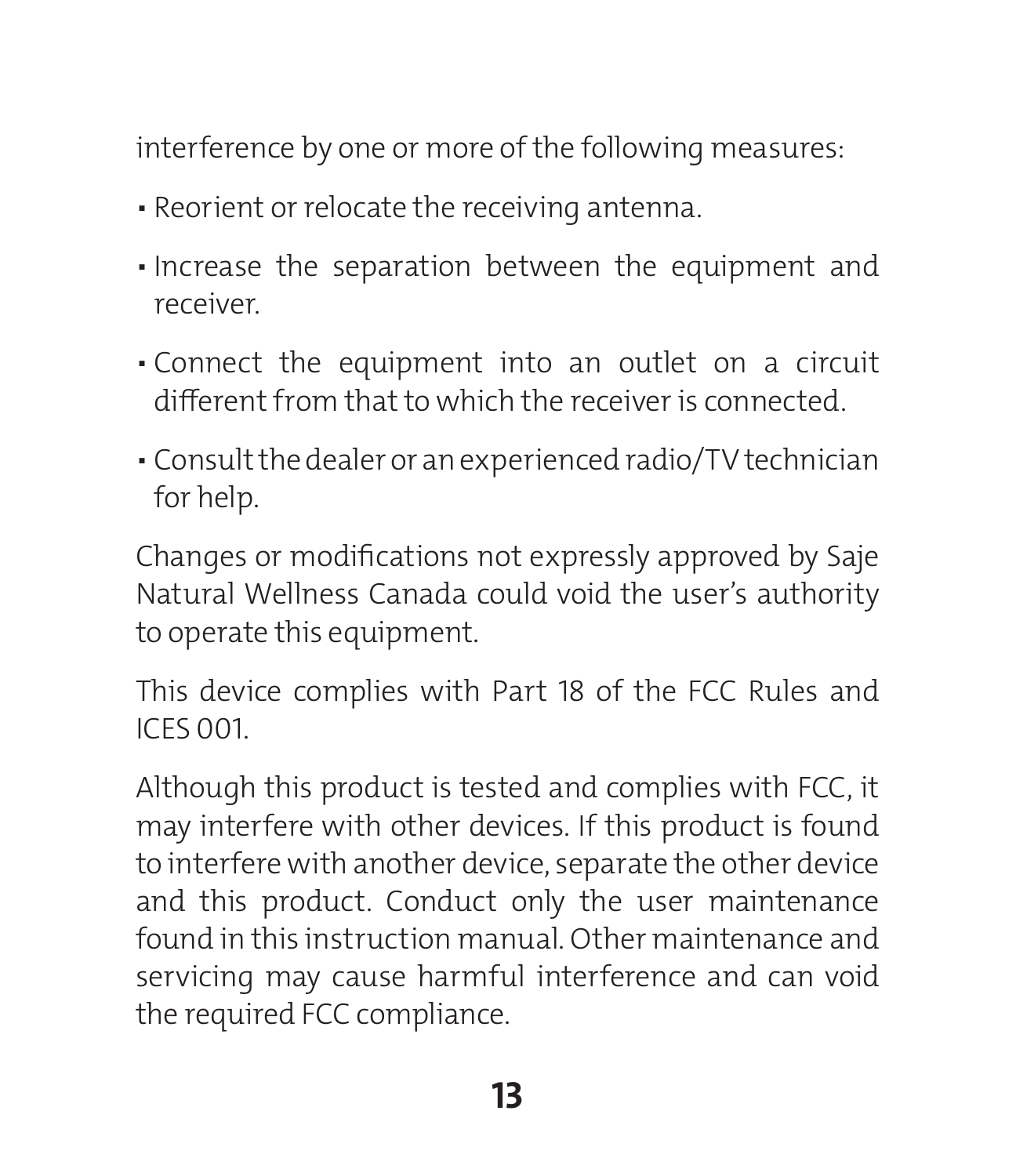# **faqs**

Q: what if my unit does not turn on?

Power adapter may not be properly plugged in; ensure that the power adapter is properly plugged into the DC power jack and the electrical source.

Q: what if my unit does not mist or there is almost no mist?

- A. There may not be enough water in the water tank; ensure that the water tank is filled to the maximum water level line.
- B. The water level may be too high (higher than the maximum water level line); turn off unit, pour out excess water and try again.
- C. The ceramic disc may require cleaning. Please see "Care & Maintenance" instructions.
- Q: what type of water should go into my ultrasonic diffuser?

To prevent clogging or damage to the unit or disc, it's recommended to use clean tap water at room temperature.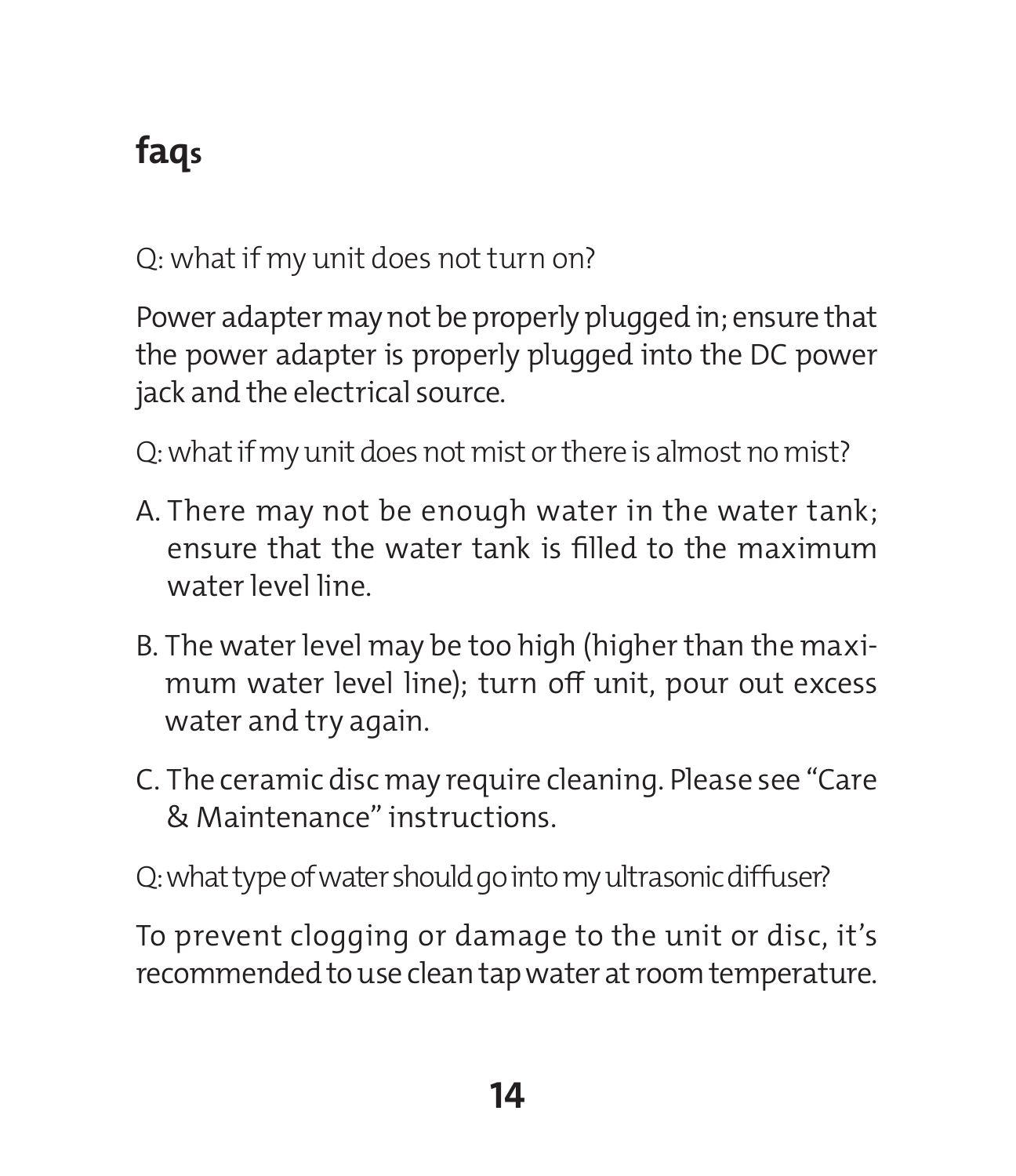Q: what can i put in my ultrasonic diffuser?

We recommend using 100% natural Saje diffuser blends, as they have been carefully blended for safe and easy use in your ultrasonic diffuser. Other blends and oils may contain fragrances, base oils or synthetics that have a thick and heavy consistency and could result in your unit's malfunction.

All Saje 100% Pure Single Note Essential Oils may be diffused, except the following:

- Ylang Ylang
- Patchouli
- Sandalwood
- Jasmine
- Rose